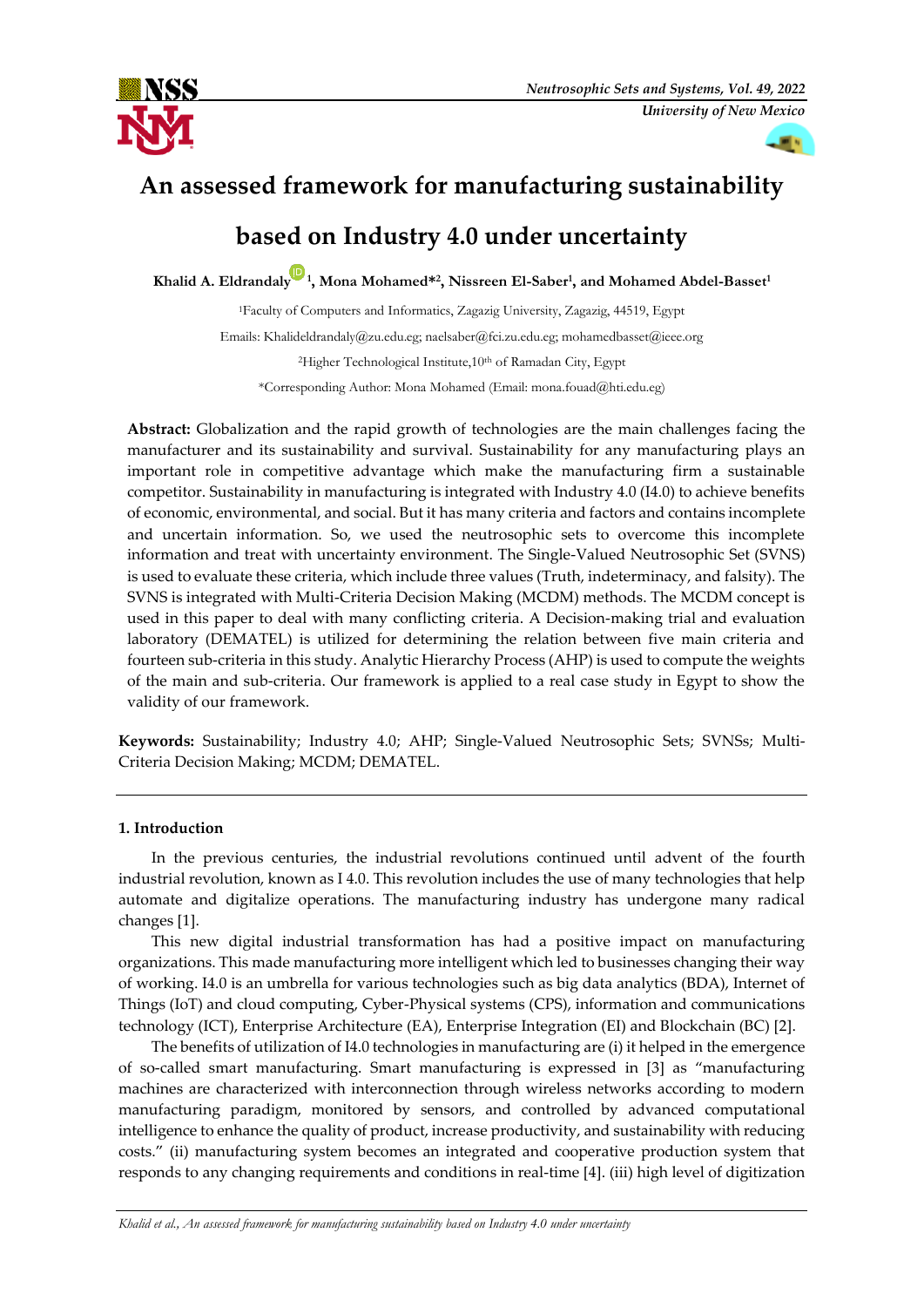production and operations management techniques [6].

through exchanging data, communication among parts, products, machines, and human-machine interaction (HMI). (iv) Optimization through energy and resource consumption. (v) Global competitiveness through productivity and operational efficiency. (vi) Beneficial decisions through tracking products effectively and analyzing the market on an ongoing basis. (vii) The cost is reduced, and profits are increasing by processing effective information are improving the production planning decisions [5, 6, 7]. (viii) Improvement of product development by transforming the traditional

Consequently, manufacturing firms are becoming sustainable by applying I4.0 technologies. Despite it being a complicated process, not simple. From the TBL perspective [8] one of the sustainability requirements for the firm is achieving a balance between the economic, environmental, and social pillars. Sustainability of manufacturing according to TBL represents: Environmentally, products are environment-friendly through using resources efficiently. Socially, the production process is based on ethics and sustainability. Economically, manufacturing processes are highly efficient in saving energy, natural resources utilization and achieving a better global market reputation [9].

The sustainability of manufacturing based on I4.0 has many various conflict criteria, so the Multi-Criteria Decision Making (MCDM) is used to overcome this problem. Numerous MCDM techniques offer a huge variety of approaches for solving complex decision-making problems such as TOPSIS, DEMATEL, Analytic Hierarchy Process (AHP)…etc. MCDM is used in assessments containing numerous criteria to support decision-makers (DMs) and experts to make decisions based on their preferences by breaking the problems into smaller portions [13]. These techniques have been increasingly used in manufacturing practices [14]. According to [15] MCDM deal with many types of problems that contain huge and conflict criteria.

Researchers in [16] have introduced techniques to strengthen MCDM through utilizing Fuzzy Set (FS) where its function is to assign a degree of membership ranging between [0-1] for each element. In [17] an improvement of FS, called Intuitionistic Fuzzy Sets (IFS) is introduced. It considers the membership degree, non-membership degree, and hesitation degree. But the FS can't deal efficiently with the incomplete data due to lack of the indeterminacy value concept.

Neutrosophic theory embraces the idea of FS and IFS more comprehensively. It assigns a degree of membership, indeterminacy, and non-membership function for each element [18]. Furthermore, [19,20] proposed many benefits of neutrosophic theory such as: (i) Neutrosophy helps experts to present their opinions about uncertain preferences by using the degree of indeterminacy to present obscure information. (ii) It deals with different conditions of decision-making through applying truthiness, indeterminacy, and falsity. (iii) It expresses odds between DMs and experts. (iv) It can handle uncertainty and various environments.

All of these are strong motivations for consolidating neutrosophic theory with MCDM techniques to rank and select the best solution (alternative) among possible solutions (alternatives) based on calculation weights of criteria through an expert panel [15]. For the maximum benefit, the criteria with the maximum weight is selected.

The focus of modern organizations is not limited to profitability, but it spans to eco-friendly items production, time utilization of challenging tasks, and increased productivity. In short, modern organizations seek sustainability [21].

The research on sustainability of manufacturing based I4.0 is in its early stages of growth [22]. In Section 2 of this work, more details are given via the Web of Science (WoS) database.

In this study, we will adopt the idea of the influence of I4.0 on manufacturing firms to be environmentally, socially, and economically sustainable. This study aims to fulfill the following objectives:

1.Attempting to answer the question (using literature analysis): Can the adoption of I4.0 technologies have a positive impact on promoting sustainability in manufacturing?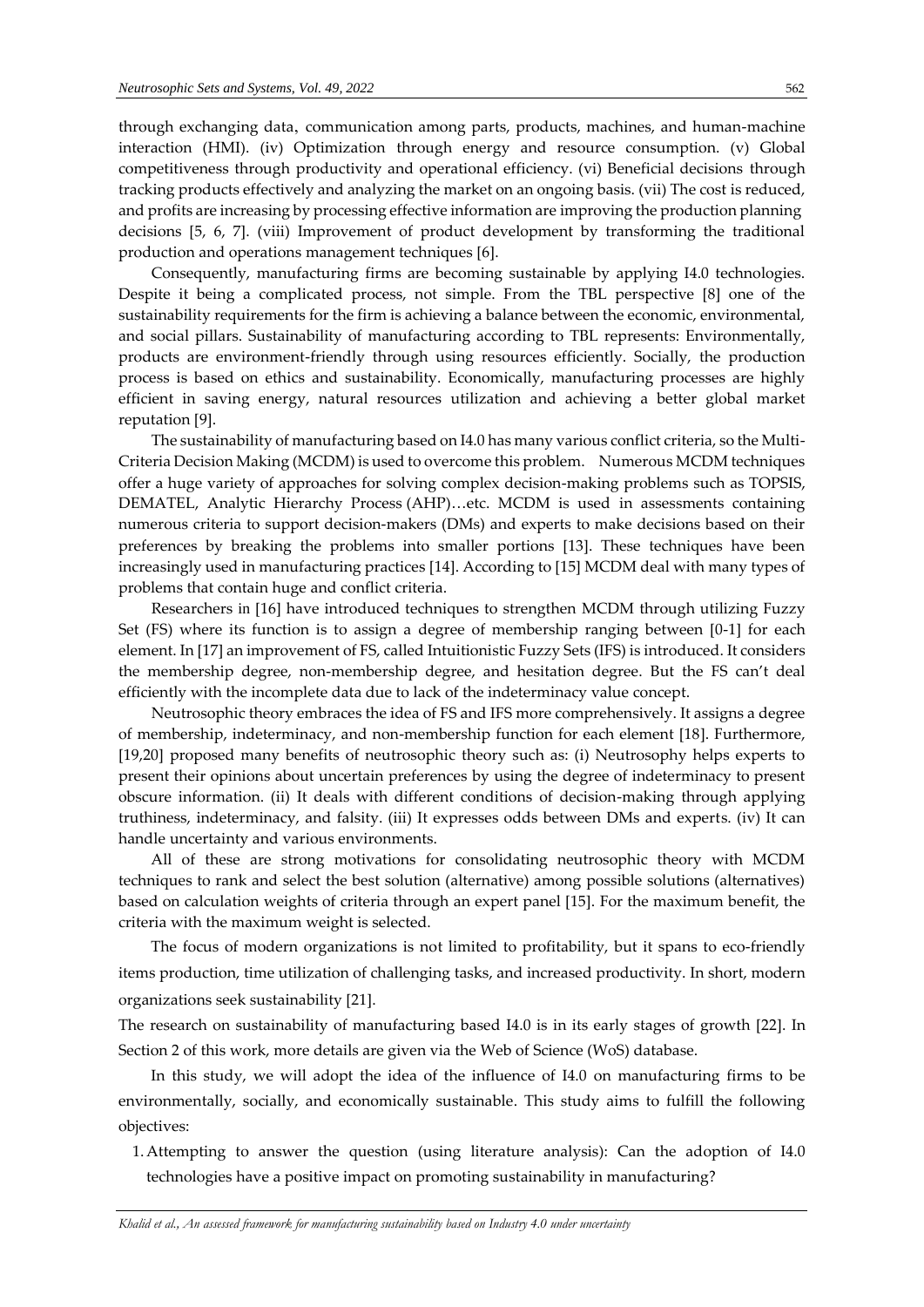- 2.Identifying I4.0 enablers or criteria and sub-criteria that affect the achievement of manufacturing sustainability using literature.
- 3.Assessing the impact of determined I4.0 main and sub-criteria on each other to achieve sustainable manufacturing through a questionnaire offered to a committee of decision makers (DM) and experts.
- 4.Determine degree of influence among main and sub-criteria using the hybrid framework of MCDM with neutrosophic theory (N-DEMATEL).
- 5.Applying AHP-based neutrosophic for recommending the most positive influential criteria on three pillars of Triple Bottom Line (TBL).
- 6.Applying the proposed framework on a case study of real manufacturing firms.

This paper is organized as follows: section 2 presents systematic analysis of related articles and the research methodology used in this study, section 3 presents the literature review of I4.0 and sustainability of manufacturing related I4.0 illustrating basic concepts and technologies. Section 4 clarifies the proposed developed framework for criteria interrelations. In section 5, the hybrid framework validation is assessed through real case study. Finally, conclusions are highlighted in section 6.

#### 2. **Systematic Analysis and Research Methodology**

In this section, systematic analysis is performed on the available published documents on the study topic. The analysis process facilitates knowing current trends of research in the literature related to a specific field [23,24]. Therefore, research papers and articles on "sustainable manufacturing" and "sustainable manufacturing based I4.0" are analyzed. The source of articles is Web of Science (WoS) database from 2015 until 2020. WoS database contains numerous famous publications and articles in different domains. Figure 1 illustrates the steps to be followed in the methodology.

The proposed research methodology consists of four steps as shown in Figure 1 and summarized below:

Step1: Search WoS database: The database is searched using two key concepts; "sustainable manufacturing" and "sustainable manufacturing based I4.0".

Step2: Trend Analysis: Based on the research results, the study focuses on number of publications in the field per year, type of the publication and area of research. These data are summarized and interpreted allowing for further insights. Table 1 shows the summarized search results.

Step3: Trend Analysis Results (potentials): the trend results are categorized into two parts. First part is for extracting the gaps and limitations in the research area. This is followed by highlighting the potential motivations for contributions in the manufacturing sustainability using I4.0 as part two.

Step4: Influence Evaluation Model: a model is developed for assessing the influence of criteria from I4.0 on the manufacturing sustainability.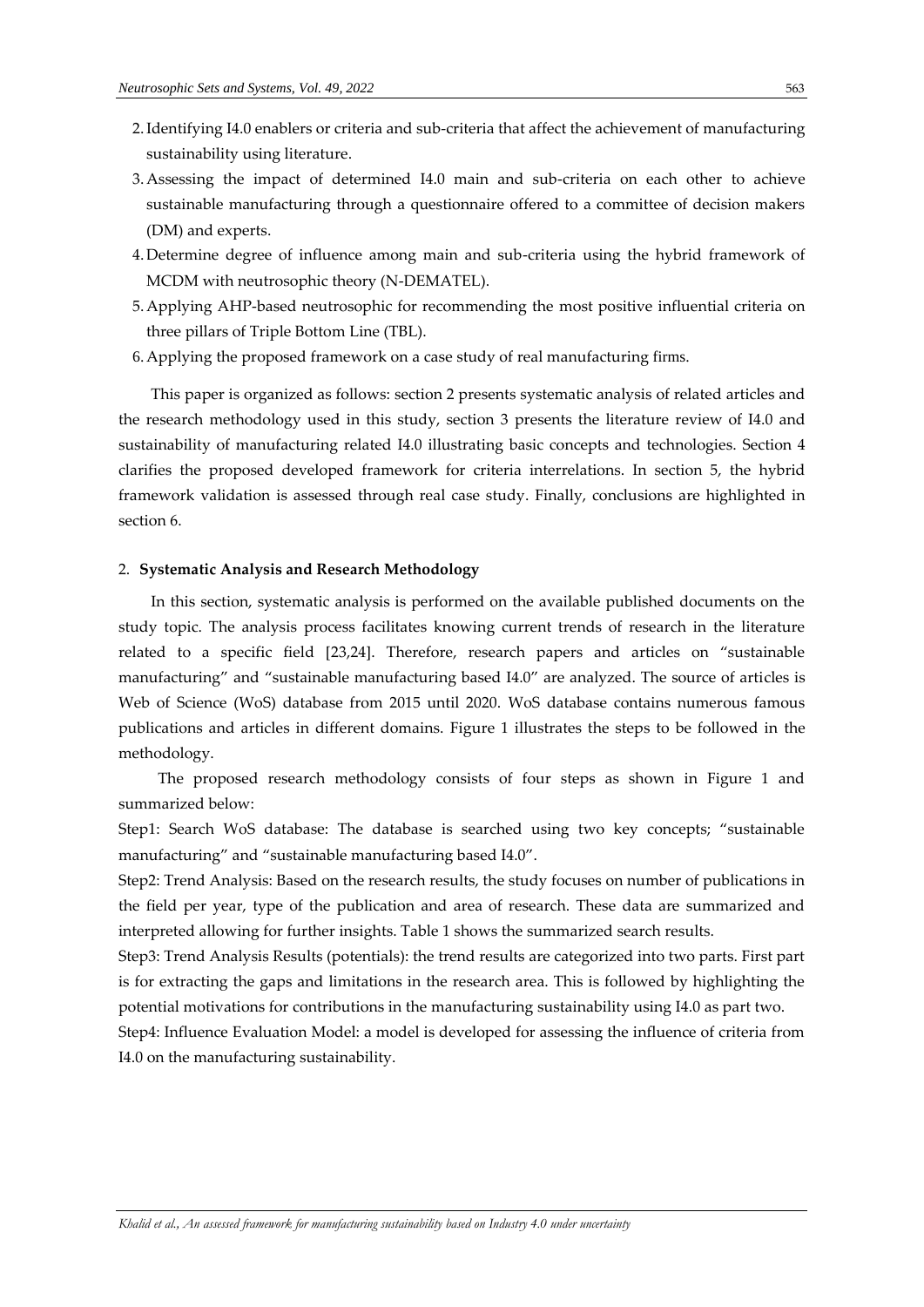

 **Fig 1**. Steps of research methodology.

|                          | Sustainability of manufacturing | Sustainability of<br>manufacturing based I4.0 |
|--------------------------|---------------------------------|-----------------------------------------------|
| No. of Publications      | 5446                            | 231                                           |
|                          | Article:<br>3746                | 120                                           |
|                          | Proceeding papers:<br>1260      | 71                                            |
|                          | Review:<br>453                  | 37                                            |
| Category of publications | Early Access:<br>149            | 11                                            |
|                          | 135<br>Book chapter:            | $\Omega$                                      |
|                          | Editorial chapter:<br>35        | $\overline{4}$                                |
|                          | <b>Books</b><br>$\overline{2}$  | $\mathbf{0}$                                  |
|                          | <b>ENGINEERING:</b><br>2741     | 124                                           |
| Areas and fields         | Business Economics: 1562        | 58                                            |
|                          | Computer Science:<br>301        | 25                                            |
|                          | Telecommunications: 53          | 5                                             |
|                          | 229<br>Chemistry:               | 4                                             |

**Table 1**. Summary of previous work in sustainability manufacturing and I4.0.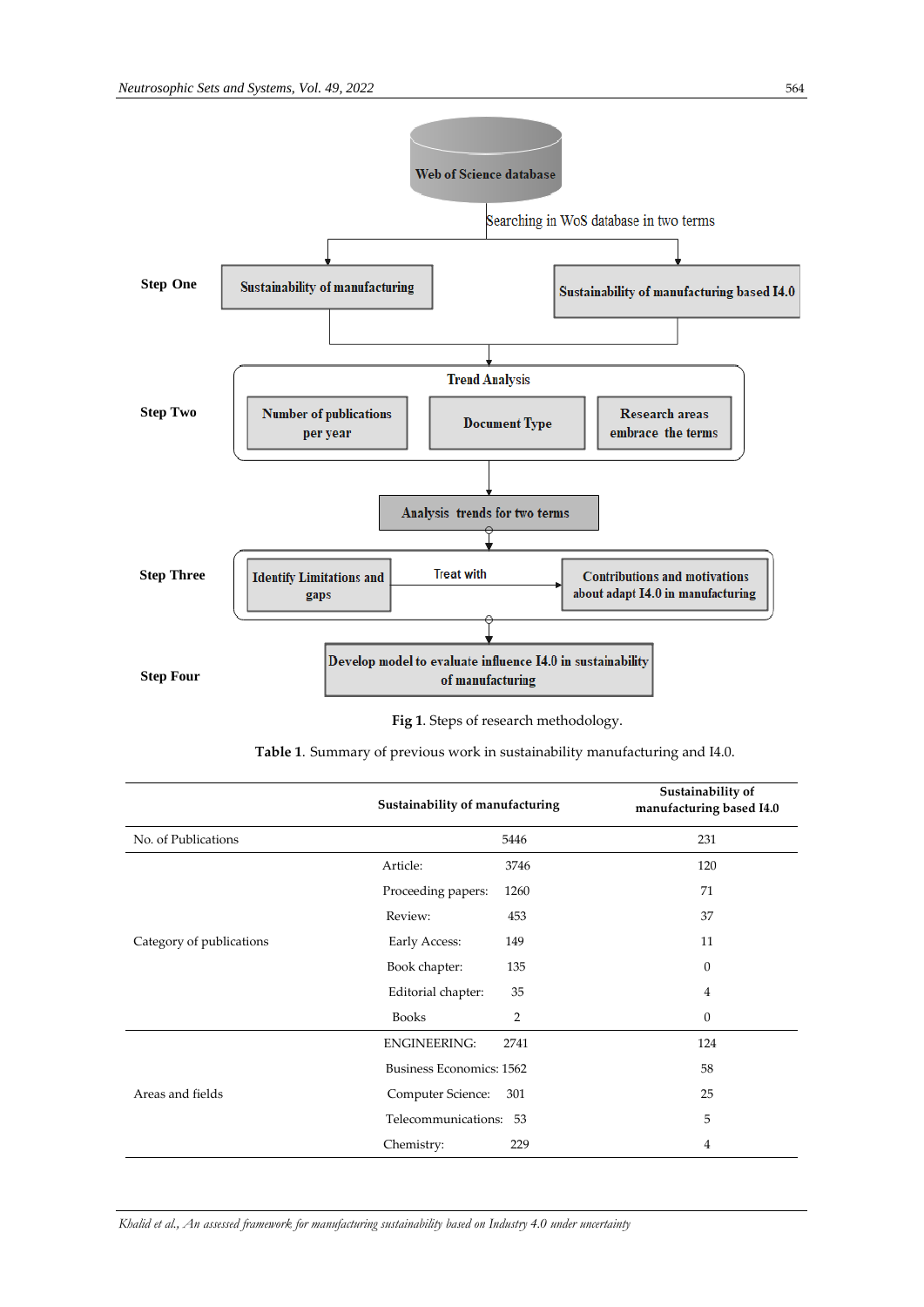# 3.**Literature Concepts**

#### *3.1 Industry 4.0*

In 2011, I4.0 was presented at the Hannover Fair [24]. Later, in 2013, the German government introduced I4.0 [25]. The term "I4.0" is associated with other terms such as smart manufacturing, smart production, or smart factories, due to the use of numerous technologies [26]. For [27], I4.0 includes the connection between physical and digital technologies such as CPS, cloud computing, big data…etc to share information and make intelligent decisions to gain the organization a competitive advantage in the market through fulfilling the needs of clients.

Technologies of I4.0 in [28] are classified into two categories front-end technologies and base technologies as shown in Fig. 2. Other researchers support a different view of base technologies as [29] supposes CPS, IoT, cloud, fog computing, and BDA are yield to base technologies. Reseach in [30] assumes CPS, IoT, ICT, EA, and enterprise integration are base technologies. Moreover, technologies of I4.0 as IoT, CPS, and artificial intelligence (AI) in [33] is a futuristic construct that boosts the development of production systems. That is due, as mentioned in [34] to the capacity of its technologies to enhance the energy, equipment, and use of the human resource. Thus, Organizations are becoming more sustainable and competitive globally.

The goal of I4.0 is to connect intelligent products, manufacturing processes, and machines by developing a network between them [31]. Conforming to that, [32] proposes that organizations are improving their capabilities for data processing through I4.0 which permits each part to interact with each other. Achieving organizational sustainability requires a balance between three pillars of Trible Bottom Line (TBL) economic, environmental, and social perspectives as [35] reported sustainability for industries in Brazil-based three pillars.



 **Fig. 2**. Classification of I4.0 Technologies adapted from [28]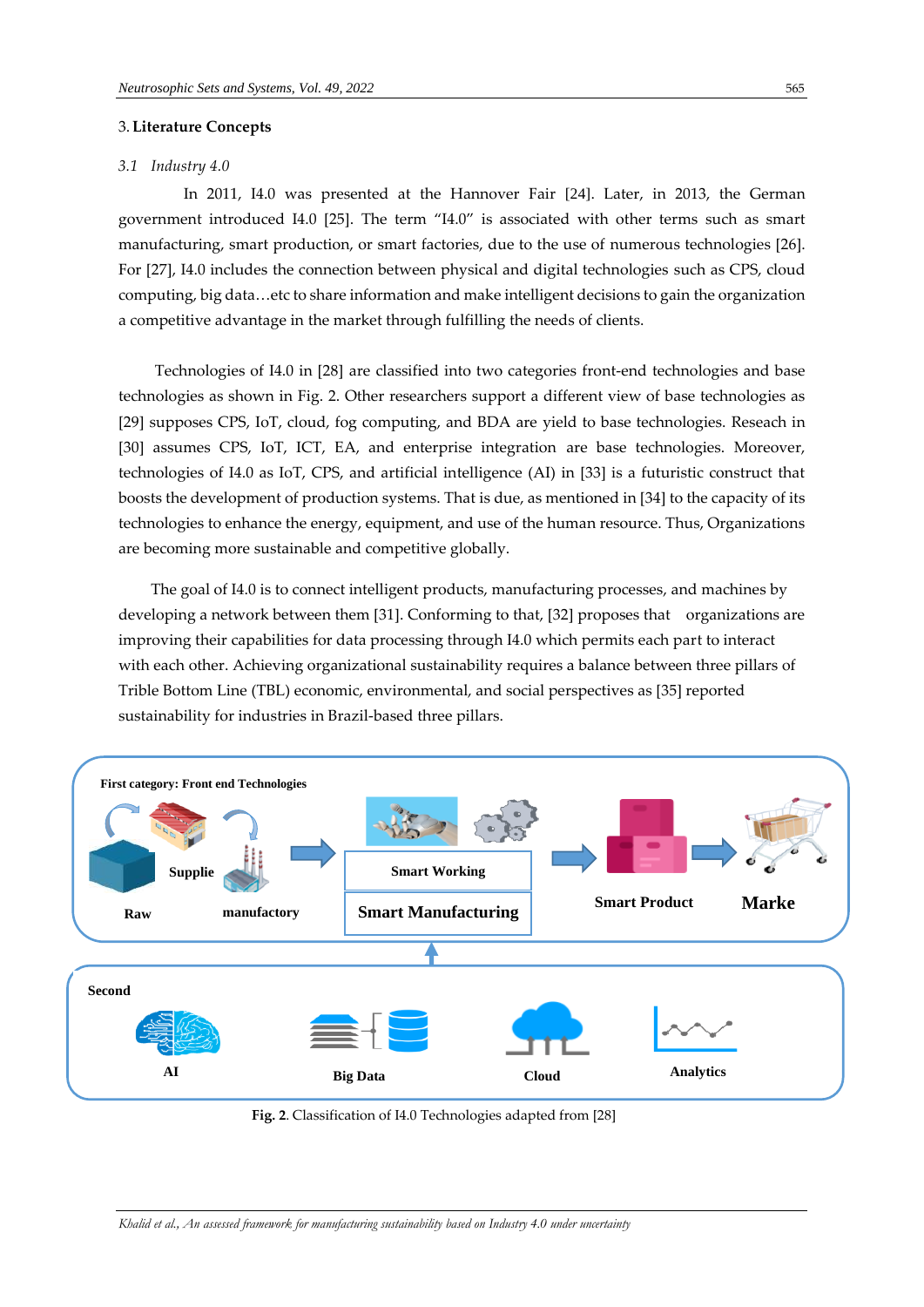#### *3.2Sustainability of Manufacturing Based Industry 4.0*

Sustainable Manufacturing is defined in [36] as processes and systems that are merged to use resources such as energy and raw materials wisely for producing a product of high quality, customer satisfaction, and regulatory compliance. Although manufacturing organizations strive to balance three pillars to achieve sustainability, there may be challenges that are threatening their sustainability. The plastics industry in [5] suffers from challenges of three pillars. Addressing such industrial challenges through [37,38] by adopting I4.0 technologies that utilize energy efficiently and effectively and tracking the life cycle of the product from design to delivery. In [39] there are many countries are adopting I4.0 technologies in their manufacturing sector like Australia, China, and Thailand for instance . General Electric Company (GE) is adapted the Predix platform which helps in connectivity, analytics, and machine learning, processing, and analysis big data for adding multiple benefits to its users[40].

CPS [41] is used in many sectors such as automotive, medical, and manufacturing aerospace with a special focus in the United States and the European Research Council. This is due to its ability to acquire and collect data through the sensor and to deal with a large volume of data. This technology is named 5C as for its five levels: Smart Connection, Data-to-Information Conversion, Cyber, Cognition, and Configuration. It consolidates information and machines to enhance the performance of the industry and the decision becomes decentralized [42]. Optimization of production through dynamic models is used in CPS to manage and organize the activities through manufacturing procedures [43]. Its ability to collect and analyze data according to [44] makes it able to increase productivity with higher quality and low cost, promote growth, and increase the efficiency of workers.

IoT supports the manufacturing process and offers advanced methods such as monitoring, managing, and optimizing the operation of manufacturing. International Telecommunication Union (ITU) defined IoT as the ability to connect anytime, anyplace to anyone [45,46]. Also, plays an important role in the observation of energy consumption to save energy thus the energy crisis is reduced [47].

Big Data Analytics are used to obtain information and make an accurate decisions based on analyzing the collected data obtained via IoT technology [9]. The utilization of big data Positively affected the quality of production and monitoring of the damage and work of each machine to facilitate the maintenance of machines and equipment [48].

The manufacturing process can be environmentally friendly by integrating Additive manufacturing to reduce scrap production and facilitates complex designs so, the product becomes flexible and consistent [49]. Applying these new technologies aims to increase efficiency and improve the performance of the entire industrial chain. I4.0technologies have a socially robust impact from the perspective of [44] in transforming operating patterns, design, product services, and production systems to smarter patterns and dispensing with human beings. [50] believes that technologies have a positive impact on the environment through energy consumption is more efficient and safer. Based on [51] I4.0 technologies are adapting to achieve circular economies. The conclusion from the foregoing is that the I4.0 technologies are promoting sustainable development by positively affecting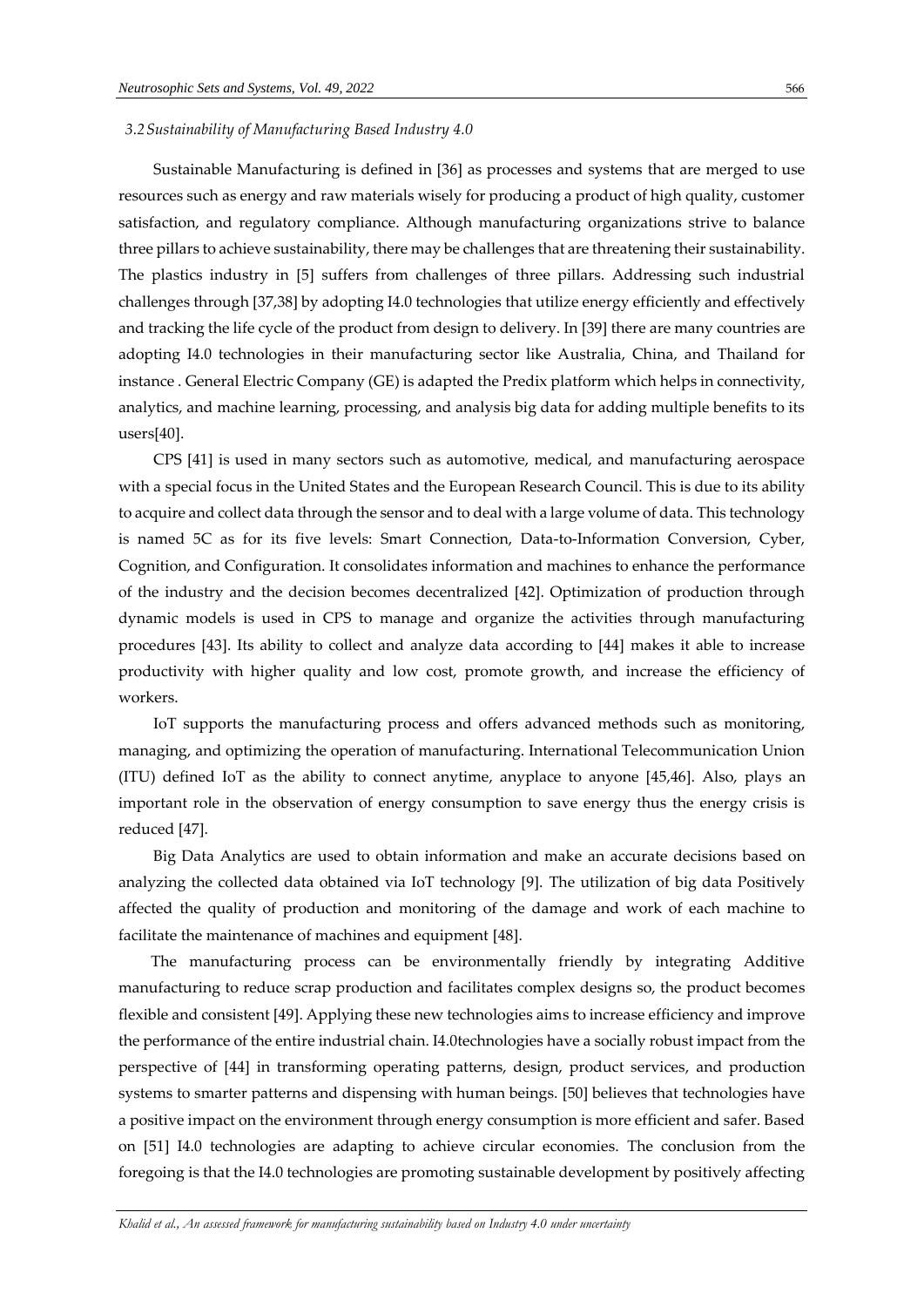TBL. Many quantitative and qualitative studies are aimed to analyze and evaluate the impact of the I4.0 on the sustainability of each pillar of TBL's pillars. Robust Best Worst Method (RBWM) is one of the MCDM techniques used to assess the degree of influence of enablers in [10] for I4.0 technologies on the sustainability of manufacturing. Developed frameworks are used Fuzzy Evaluation Method (FEM) for identifying the importance of enablers of I 4.0 as in [52].

Factors affecting sustainability are classified and categorized in [53] into cause and effect. It used DEMATEL as requirements of government (F1), Social responsibility (F2), Green image (F3), and other factors. Grey-based DEMATEL is used in [54] to evaluate the influential strength of drivers for I4.0 to achieve sustainability in Supply Chains (SC). AHP is the most famous technique of MCDM which is used to analyze the drivers in [55] for advanced sustainable manufacturing. A hybrid MCDM techniques-based fuzzy decision-making trial and evaluation laboratory and analytic network process (FDANP with PROMETHEE) in [56] to analyze sustainable risks in the manufacturing of surgical cotton for helping manufacturing organizations avoid unwanted accidents, as well as through early knowledge for sustainable risks.

In this section, the following lierature concepts are introduced; Industry 4.0, sustainability of manufatcuring based I4.0, and related technologies. The proposed framwork is introduced in the following section.

# 4.**Mathematical Model**

As mentioned in introduction section, we are identifying I4.0 criteria and suncriteria that achieve sustainability of manufacturing. Assessment process for I4.0's criteria/subcriteria is vital process.

#### *4.1 DMs prespectives based MCDM with neutrosophoic uncertainity method*

In this section, we integrated the SVNSs with the MCDM methods to evaluate the criteria I4.0 with sustainability manufacturing. Firstly, the DEMATEL method is applied to show the interrelationships among criteria. The SVNSs are used to scale as [57]. Secondly, the SVNSs AHP is used to compute the weights of the criteria. Fig 3 shows the proposed framework of this paper.

#### *4.2 Determine influencing main/sub criteria Based on N-DEMATEL*

**Step 1:** Select decision-makers and experts who have expertise in this field. The main and sub-criteria of sustainability manufacture based on I4,0 technologies are collected. Then decision-makers offered to evaluate the criteria based on the Single-Valued Neutrosophic Numbers (SVNNs) as in [57].

**Step 2:** Constructed Pairwise comparison matrices based on relation between criteria by DMs panel.

**Step 3:** Transformation of pairwise comparison matrices for criteria to deneutrosophic form via Eq. (1).

$$
s(a_{ij}) = \frac{(2+T-I-F)}{3} \tag{1}
$$

Where  $T, I, F$  represent truth, indeterminacy, and falsity,  $a_i$  refers to the value in the comparison matrix and i refers to the number of criteria.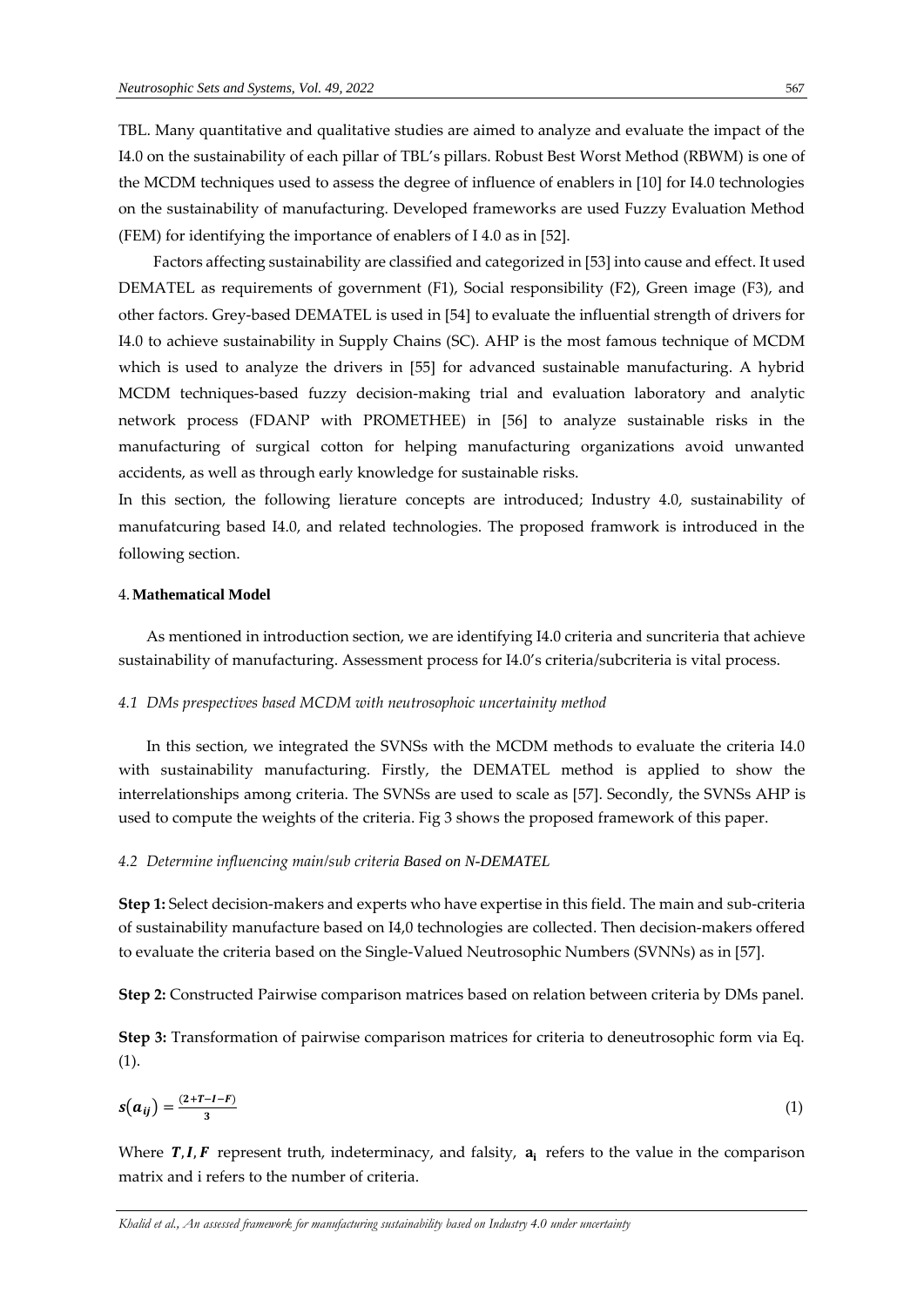

**Fig. 3**. The proposed Framework

**Step 4:** Apply the aggregation method to aggregate the opinions of experts into one matrix to obtain the direct relation matrix.

**Step 5:** Normalize the direct relation matrix as Eqs. (2, 3)

$$
S = K * Y \tag{2}
$$

where  $Y$  refers to the direct relation matrix as in the previous step.

$$
K = \frac{1}{\max_{1 \le i \le n} (\sum_{j=1}^{n} a_{ij})} \quad (i, j = 1, 2, \dots, n)
$$
 (3)

Where  $a_{ij}$  represent the sum of each raw (i) in matrix Y, max<sub>1≤i≤n</sub>( $\sum_{j=1}^{n} x_{ij}$ ) represent the maximum value of  $a_{ij}$  and n refers to the number of criteria.  $a_{ij}$  refers to the value in the direct relation matrix. **Step 6:** Production of total relation matrix

We use the MATLAB software to obtain the total relation matrix as Eq. (4)  $T = S(I - S)^{-1}$ (4)

Where I refers to the identity matrix.

**Step 7**: Get  $(R)$  and  $(C)$  for total relation matrix T.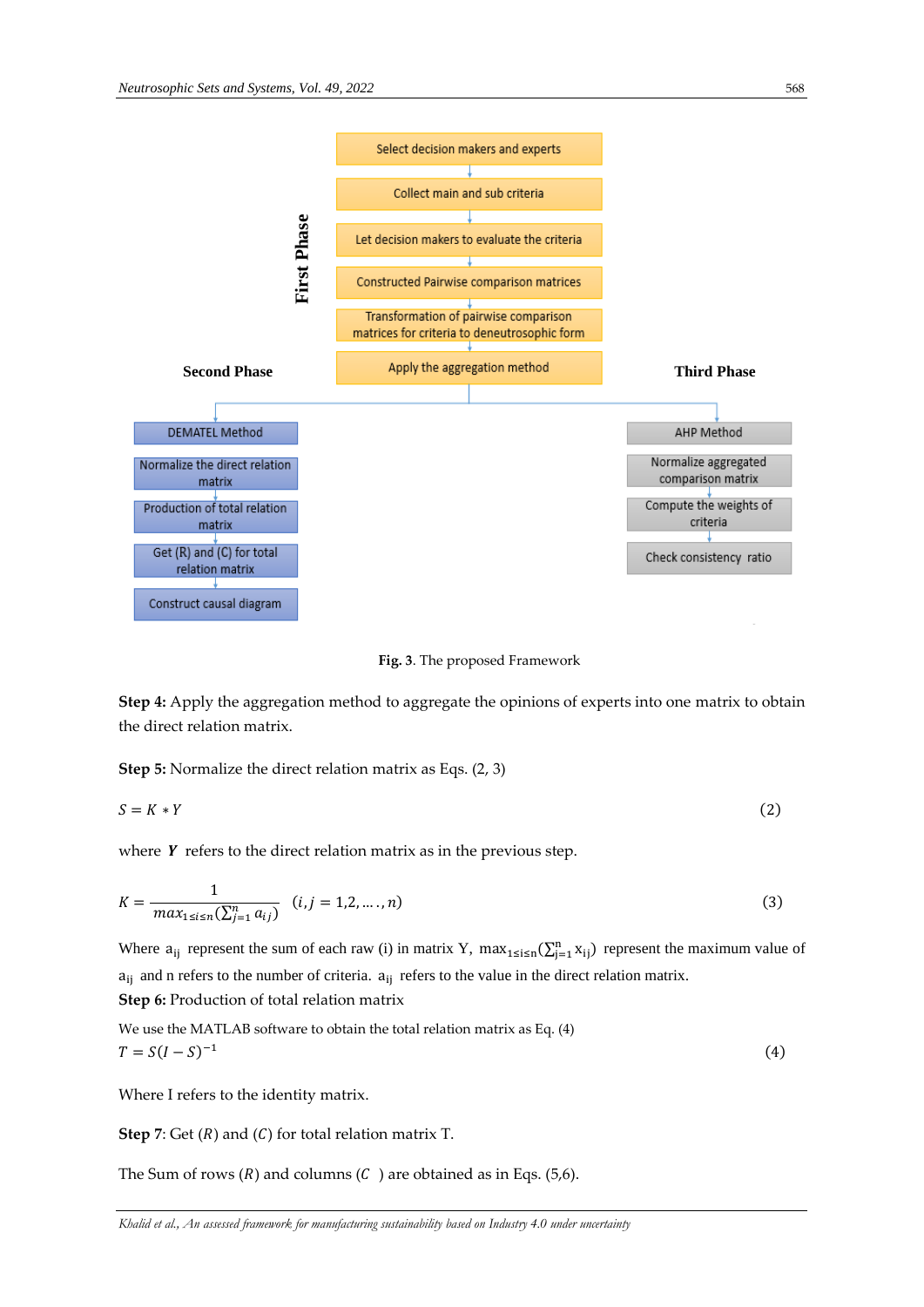$$
T = [a_{ij}]_{n \times n}, i, j = 1, 2, 3, \dots n
$$
  
\n
$$
R = \left[\sum_{i=1}^{n} a_{ij}\right]_{1 \times n} = [a_{j}]_{n \times 1}
$$
  
\n
$$
C = \left[\sum_{i=1}^{n} a_{ij}\right]_{1 \times n} = [a_{j}]_{n \times 1}
$$

$$
C = \left[ \sum_{i=1}^{n} a_{ij} \right]_{1 \times n} = \left[ a_j \right]_{n \times 1} \tag{6}
$$

**Step 8:** Construct a causal and effect diagram by the horizontal axis R+C and vertical axis R-C.the values of R-C determine cause and effect criteria/subcriteria. criteria/sub criteria are cause when its values of R-C are positive.

#### *4.3 Neutrosophic AHP Method*

**Step 1:** Repeat steps from 1 to 4 mentioned in section 4.1 to obtain the aggregated pairwise comparison matrix.

**Step 2:** Normalize aggregated/Average comparison matrix as Eq. (7).

Norm<sub>ij</sub> = 
$$
\frac{a_j}{\sum_{j=1}^{n} (a_j)}
$$
, j = 1,2, ....... n (7)

Where  $\sum_{j=1}^{n} (a_j)$  the sum of criteria per column in the aggregate matrix,  $a_j$  point to the preference of criterion in aggregated comparison matrix.

**Step 3:** Compute the weights of criteria by the row average of the previous step.

**Step4:** Check the consistency ratio (CR) as [58].

$$
CR = \frac{CI}{RI}
$$
 (8)

Where,  $CI = \frac{\lambda_{max}-n}{n-1}$  $n-1$ (9)

Where n point to number of criteria/sub criteria in this study, RI is consistency ratio where its value determines based on number of criteria/sub criteria are used in the model.

#### 5. **Case Study and Results**

We apply our methodology in a manufacturing enterprise in Egypt. This enterprise is responsible for producing household electrical appliances such as irons, food blenders, ceiling fans, vacuum cleaners, etc. The criteria of sustainable manufacutring based on I4.0 are introduced to the enterprise to increase the performance and achieve sustainability..

#### *5.1 Results of Neutrosophic DEMATEL*

**Step 1:** Table 2. represents demographic information about the experts who evaluated the criteria in this study. We collected five main criteria and fourteen sub-criteria as in Table 3.

**Step 2**: Four comparison matrices are obtained.

**Step 3**: Transform these matrices into crisp values-based Eq. (1).

**Step 4:** Obtain the direct relation matrix by the aggregation method.

**Step 5:** Obtain the normalized relation matrix based on Eq. (2,3) as Table 4.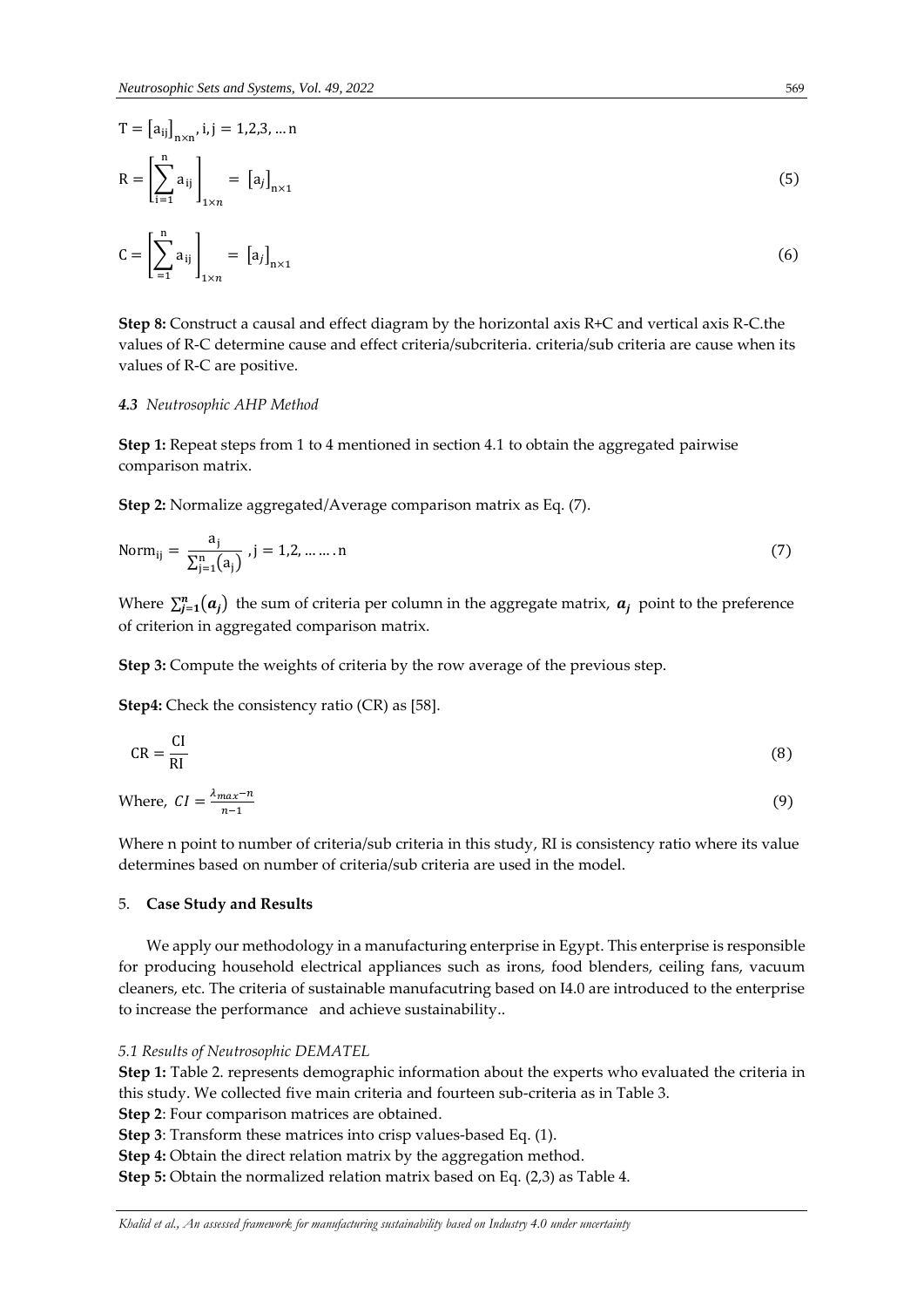**Step 6**: Obtain the total relation matrix as in Table 5.

**Step 7**: Obtain the values of R-C and R+C

Step 8: Obtain the causal diagram for the main and sub-criteria. Fig 4. shows the causal diagram. From Fig 4.  $C_5$  is the best criteria and  $C_1$  is the worst criteria.

| Demographic Information | Gender | Age | <b>Oualifications</b> | <b>Job Title</b>           |
|-------------------------|--------|-----|-----------------------|----------------------------|
| First member            | Male   | 40  | Ph.D.                 | <b>Executive Manager</b>   |
| Second member           | female | 35  | Bachelor              | Financial Consultant       |
| Third member            | Male   | 45  | Master                | Maintenance Engineer       |
| Fourth member           | Male   | 40  | Bachelor              | Quality and Safety Manager |

**Table 3.** The main and sub-criteria

| Main Criteria               | Sub-Criteria                                                    |  |  |  |
|-----------------------------|-----------------------------------------------------------------|--|--|--|
| DBA(C1)                     | Exploration of new customers and opportunities $(C_{1-1})$ .    |  |  |  |
|                             | Technologies Upgradation for analyzing $(C_{1-2})$              |  |  |  |
|                             | Green design and environmentally friendly process $(C_{2-1})$ . |  |  |  |
| Additive Manufacturing (C2) | Ease testing and prototyping $(C_{2-2})$                        |  |  |  |
|                             | Health and safety $(C_{2-3})$                                   |  |  |  |
|                             | Reduction cost of operations $(C_{2-4})$                        |  |  |  |
| IoT(C3)                     | Real time control $(C_{3-1})$                                   |  |  |  |
|                             | Efficiency monitoring and traceability $(C_{3-2})$              |  |  |  |
|                             | Reduction lead time $(C_{4-1})$                                 |  |  |  |
| Flexible Manufacturing (C4) | Increase productivity and quality $(C_{4-2})$                   |  |  |  |
|                             | Energy efficient consumption $(C_{4-3})$                        |  |  |  |
|                             | Enhance ethical and sustainable process $(C_{4-4})$             |  |  |  |
|                             | Interactions between human and machine are friendly $(C_{5-1})$ |  |  |  |
|                             | Automation DM instead human (C <sub>5-2</sub> )                 |  |  |  |

#### **Table 4**. Normalized relation matrix

| Criteria    | $\pmb{c}_1$ | $\mathcal{C}_2$ | $\mathcal{C}_3$ | $\mathcal{C}_4$ | $c_{5}$  |
|-------------|-------------|-----------------|-----------------|-----------------|----------|
| $\pmb{c}_1$ | 0.051368    | 0.067292        | 0.067806        | 0.073456        | 0.067806 |
| $c_{2}$     | 0.238221    | 0.051368        | 0.076538        | 0.049313        | 0.0488   |
| $c_{3}$     | 0.170256    | 0.225449        | 0.051368        | 0.084244        | 0.043663 |
| $c_{4}$     | 0.147062    | 0.462174        | 0.125288        | 0.051368        | 0.078593 |
| $c_{5}$     | 0.190045    | 0.305762        | 0.31727         | 0.135555        | 0.051368 |

#### **Table 5**. Total relation matrix

| Criteria    | $\pmb{C_1}$ | $c_{2}$  | $\mathcal{C}_3$ | $\mathcal{C}_4$ | $c_{\rm s}$ |
|-------------|-------------|----------|-----------------|-----------------|-------------|
| $\pmb{c}_1$ | 0.18232     | 0.223463 | 0.15843         | 0.13358         | 0.114364    |
| $c_{2}$     | 0.378852    | 0.218592 | 0.177966        | 0.123952        | 0.108227    |
| $C_3$       | 0.368491    | 0.427165 | 0.176694        | 0.171914        | 0.116716    |
| $c_{4}$     | 0.461954    | 0.741624 | 0.310335        | 0.182239        | 0.183401    |
| $c_{5}$     | 0.548225    | 0.686383 | 0.526992        | 0.293146        | 0.177187    |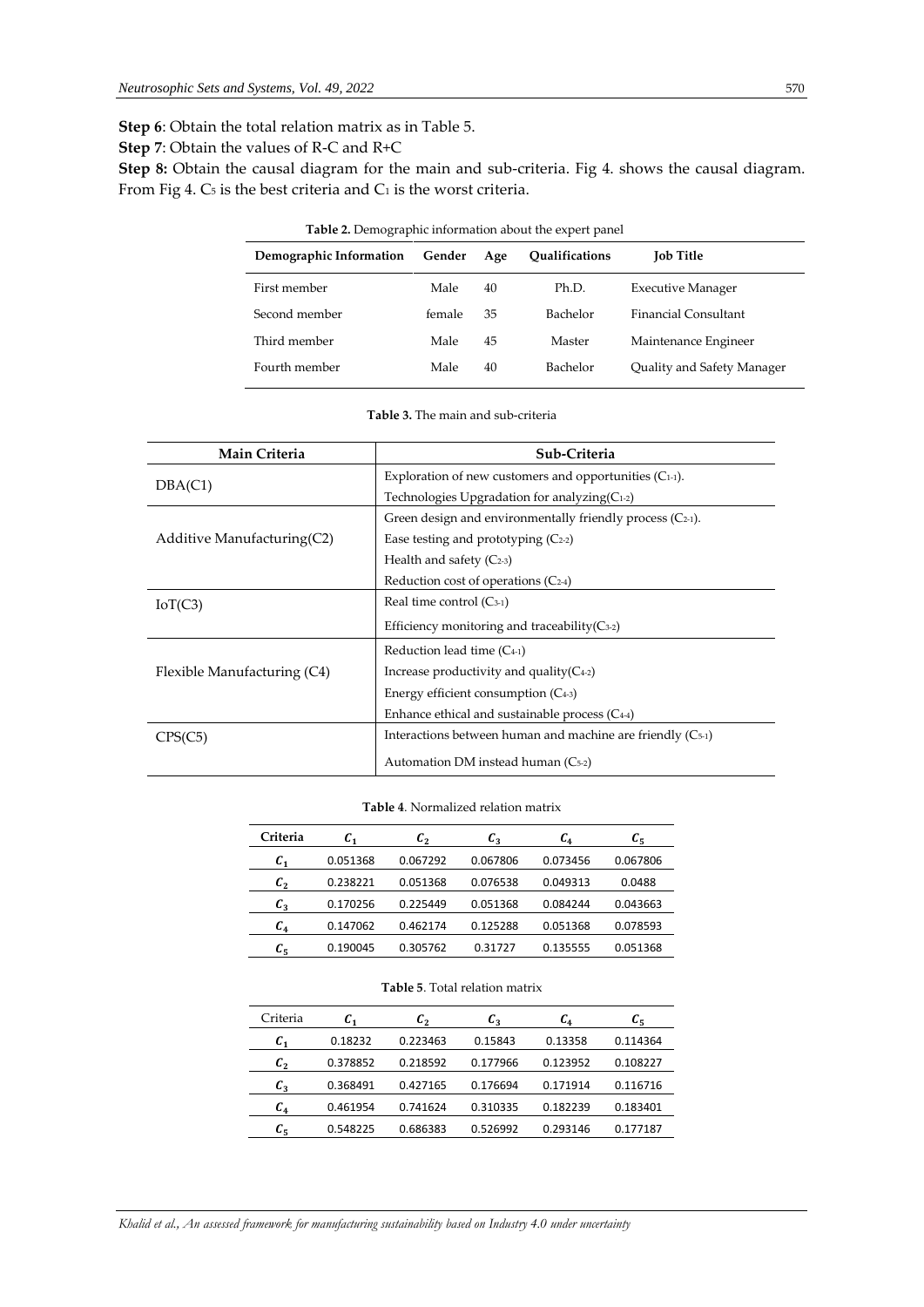

**Fig. 4.** Causal and effect for main criteria

For sub-criteria, we applied the Neutrosophic DEMATEL method in five sub-criteria. From Fig 5,6,7,8 and 9, we found that C1-1 has the highest impact and C1-2 has the lowest impact. C2-4 has the highest impact and C<sub>2-1</sub> has the lowest impact. C<sub>3-2</sub> has the highest impact and C<sub>3-1</sub> has the lowest impact. C<sub>4-4</sub> has the highest impact and C<sub>4-1</sub> has the lowest impact. C<sub>52</sub> has the highest impact and C<sub>5-</sub> <sup>1</sup> has the lowest impact.















**Fig. 7**. Causal and effect for IoT sub- criteria **Fig. 8**. Causal and effect for Flexible Manufacturing sub- criteria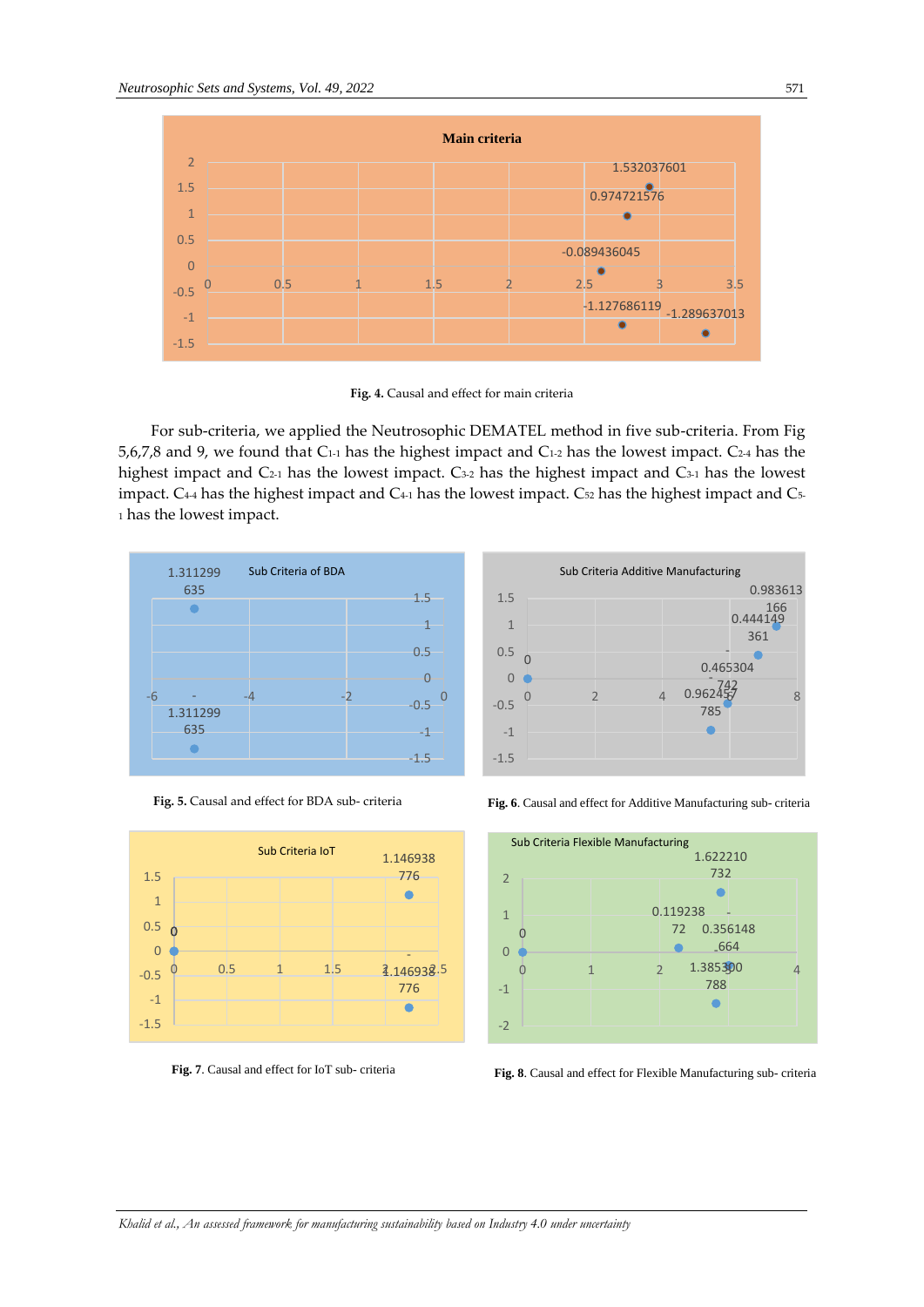

. **Fig. 9**. Causal and effect for CPS sub- criteria

## *5.2 Results of Neutrosophic AHP Method*

Start with the aggregated comparison matrix, then normalized it using Eq. (7) in Table 6. After that, from Table 6. we compute the weights of criteria by the row average in the normalized comparison matrix. The weights of the main criteria are obtained as  $W_1 = 0.13026$ ,  $W_2 =$ 0.151669,  $W_3 = 0.172228$ ,  $W_4 = 0.239525$ ,  $W_5 = 0.306318$ . This means that C<sub>5</sub> has the highest weight and C<sup>2</sup> has the lowest weight. Then we compute the weights of sub-criteria and compute the global weights by multiplying the weights of main criteria by the weights of local criteria. Fig 10. shows the weights of global criteria. From Fig. 10. we deduce that  $C_{52}$  has the highest weight and  $C_{21}$  has the lowest weight.



**Fig 10.** The global weights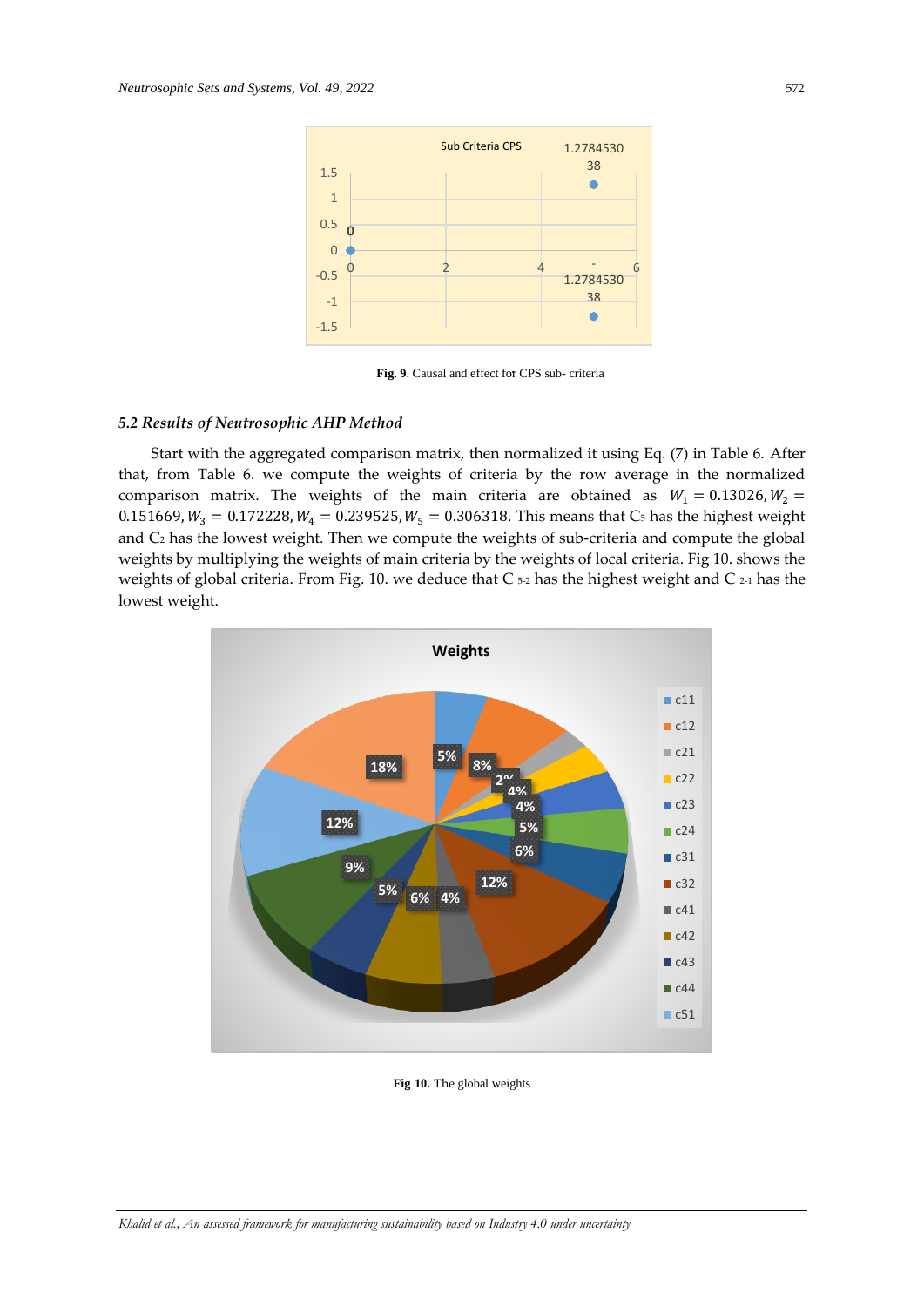| Criteria                   | $c_{1}$  | $c_{\scriptscriptstyle 2}$ | $c_{3}$  | $\mathcal{C}_4$ | $c_{5}$  |
|----------------------------|----------|----------------------------|----------|-----------------|----------|
| $\mathcal{C}_1$            | 0.064456 | 0.060512                   | 0.106234 | 0.186468        | 0.233628 |
| $c_{\scriptscriptstyle 2}$ | 0.298915 | 0.046192                   | 0.119915 | 0.125181        | 0.168142 |
| $c_{3}$                    | 0.213634 | 0.202734                   | 0.08048  | 0.213851        | 0.150442 |
| $c_{4}$                    | 0.18453  | 0.415607                   | 0.196293 | 0.130397        | 0.270796 |
| $c_{5}$                    | 0.238465 | 0.274955                   | 0.497077 | 0.344103        | 0.176991 |

**Table 6**. Normalized aggregated comparison matrix by the AHP method

#### 6. **Conclusions**

Merging I4.0 in the industrial sector contributes to making flexible and efficient processes to produce better quality products with low cost to achieve competitive advantage. I4.0 has a significant impact on digitalizing manufacturing-based technologies as seen earlier.

This study contributes to the understanding of how manufacturing achieves sustainability according to TBL through I4.0 technologies.So, manufacturing firms are encouraged to fully integrate new technologies which have a positive impact on TBL pillars into their practices.

Wherefore**,** we developed a hybrid framework based on MCDM techniques to analyze and evaluate the factors and criteria based on sustainability manufacture related to I4.0. Four decision-makers and experts are selected to evaluate these criteria. Five main and fourteen sub-criteria are collected. The framework has been applied to a real case study in a manufacturing firm in the electrical industry. SVNSs are integrated with the DEMATEL and AHP methods in this work. The DEMATEL method is used to show the relation between the main and sub-criteria while the AHP method is used to compute the weights of the criteria.

Many methods like TOPSIS, VIKOR, and Entropy, can be applied to this problem in future directions. Moreover, the proposed framework can eventually be applied to many MCDM problems with more criteria.

# **References**

- 1. Popkova, Elena G., Yulia V. Ragulina, and Aleksei V. Bogoviz. "Fundamental differences of transition to industry 4.0 from previous industrial revolutions." In Industry 4.0: Industrial Revolution of the 21st Century, pp. 21-29. Springer, Cham, 2019.
- 2. Ghobakhloo, Morteza, and Ng Tan Ching. "Adoption of digital technologies of smart manufacturing in SMEs." Journal of Industrial Information Integration 16 (2019): 100107.
- 3. Wang, Jinjiang, Yulin Ma, Laibin Zhang, Robert X. Gao, and Dazhong Wu. "Deep learning for smart manufacturing: Methods and applications." Journal of Manufacturing Systems 48 (2018): 144-156.
- 4. Thompson, K. D. "Smart manufacturing operations planning and control program." Gaithersburg, MD: National Institute of Standards and Technology (NIST) (2014).
- 5. Lu, Yang. "Industry 4.0: A survey on technologies, applications and open research issues." Journal of industrial information integration 6 (2017): 1-10.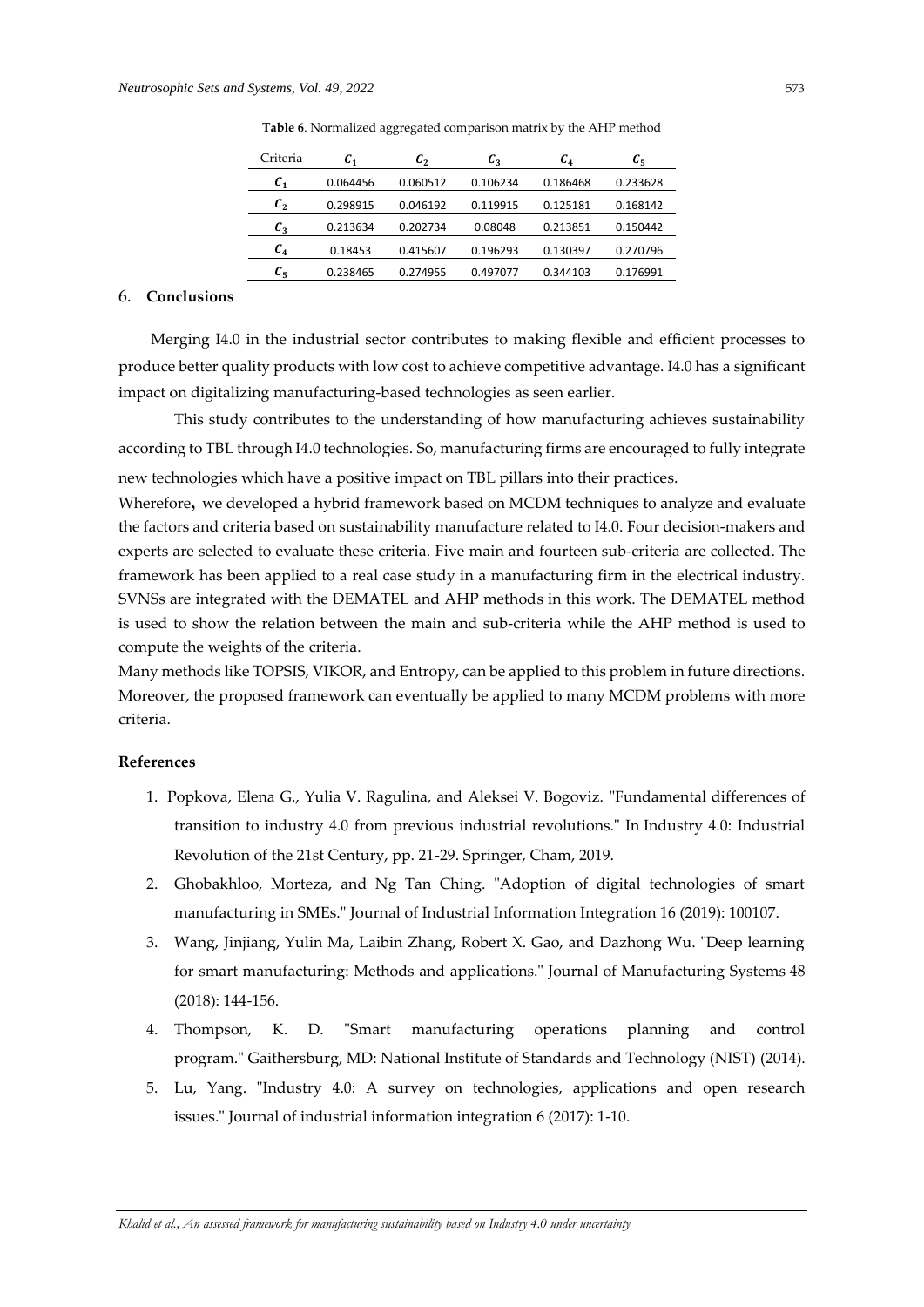- 6. Stentoft, Jan, Kent Wickstrøm Jensen, Kristian Philipsen, and Anders Haug. "Drivers and barriers for Industry 4.0 readiness and practice: a SME perspective with empirical evidence." In Proceedings of the 52nd Hawaii International Conference on System Sciences. 2019.
- 7. Nguyen, Truong, Z. H. O. U. Li, Virginia Spiegler, Petros Ieromonachou, and Yong Lin. "Big data analytics in supply chain management: A state-of-the-art literature review." Computers & Operations Research 98 (2018): 254-264.
- 8. Nara, Elpidio Oscar Benitez, Matheus Becker da Costa, Ismael Cristofer Baierle, Jones Luis Schaefer, Guilherme Brittes Benitez, Leonardo Moraes Aguiar Lima do Santos, and Lisianne Brittes Benitez. "Expected impact of industry 4.0 technologies on sustainable development: A study in the context of Brazil's plastic industry." Sustainable Production and Consumption 25 (2021): 102-122.
- 9. Kumar, Ravinder, Rajesh Kr Singh, and Yogesh Kr Dwivedi. "Application of industry 4.0 technologies in SMEs for ethical and sustainable operations: Analysis of challenges." Journal of cleaner production 275 (2020): 124063.
- 10. Yadav, Gunjan, Anil Kumar, Sunil Luthra, Jose Arturo Garza-Reyes, Vikas Kumar, and Luciano Batista. "A framework to achieve sustainability in manufacturing organisations of developing economies using industry 4.0 technologies' enablers." Computers in Industry 122 (2020): 103280.
- 11. Abdel-Basset, Mohamed, Abduallah Gamal, Ripon K. Chakrabortty, and Michael J. Ryan. "Evaluation of sustainable hydrogen production options using an advanced hybrid MCDM approach: A case study." International Journal of Hydrogen Energy (2020).
- 12. Nabeeh, Nada A. "A Hybrid Neutrosophic Approach of DEMATEL with AR-DEA in Technology Selection." Neutrosophic Sets and Systems 31, no. 1 (2020).
- 13. Mardani, Abbas, Edmundas Kazimieras Zavadskas, Zainab Khalifah, Norhayati Zakuan, Ahmad Jusoh, Khalil Md Nor, and Masoumeh Khoshnoudi. "A review of multi-criteria decision-making applications to solve energy management problems: Two decades from 1995 to 2015." Renewable and Sustainable Energy Reviews 71 (2017): 216-256.
- 14. Ren, Yaping, Chaoyong Zhang, Fu Zhao, Matthew J. Triebe, and Leilei Meng. "An MCDMbased multiobjective general variable neighborhood search approach for disassembly line balancing problem." IEEE Transactions on Systems, Man, and Cybernetics: Systems (2018).
- 15. Liu, Jian, Peng Liu, Si‐Feng Liu, Xian‐Zhong Zhou, and Tao Zhang. "A study of decision process in MCDM problems with large number of criteria." International Transactions in Operational Research 22, no. 2 (2015): 237-264.
- 16. Zadeh, Lotfi A. "Fuzzy sets." In Fuzzy sets, fuzzy logic, and fuzzy systems: selected papers by Lotfi A Zadeh, pp. 394-432. 1996.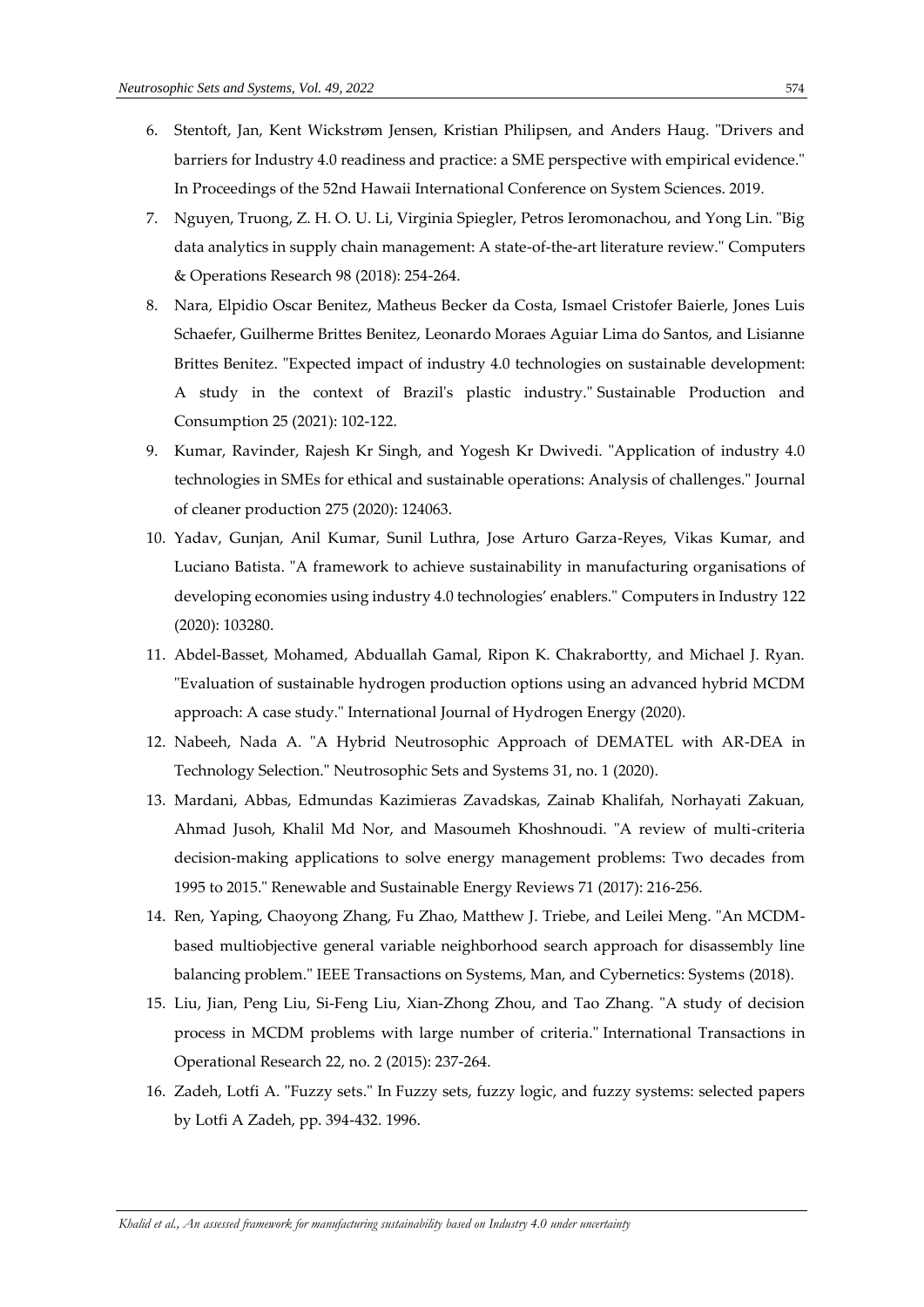- 17. Atanassov KT. Intuitionistic fuzzy sets BT intuitionistic fuzzy sets: theory and applications. In: Atanassov KT, editor; 1999. p. 1e137. https://doi.org/10.1007/978-3-7908-1870-3\_1. Heidelberg: Physica-Verlag HD.
- 18. Smarandache F. Neutrosophy: neutrosophic probability, set, and logic: analytic synthesis & synthetic analysis. American Research Press; 1998.
- 19. Abdel-Basset, Mohamed, Gunasekaran Manogaran, and Mai Mohamed. "Internet of Things (IoT) and its impact on supply chain: A framework for building smart, secure and efficient systems." Future Generation Computer Systems 86 (2018): 614-628.
- 20. Nabeeh, Nada A., Mohamed Abdel-Basset, and Gawaher Soliman. "A model for evaluating green credit rating and its impact on sustainability performance." Journal of Cleaner Production 280 (2021): 124299.
- 21. Wang, Miaomiao, Rui Zhang, and Xiaoxi Zhu. "A bi-level programming approach to the decision problems in a vendor-buyer eco-friendly supply chain." Computers & Industrial Engineering 105 (2017): 299-312.
- 22. Manavalan, E., and K. Jayakrishna. "A review of Internet of Things (IoT) embedded sustainable supply chain for industry 4.0 requirements." Computers & Industrial Engineering 127 (2019): 925-953.
- 23. J. Webster, R.T. Watson, "Analyzing the past to prepare for the future: writing a literature review," MIS Q. 26 (2) (2002) xiii–xxiii.
- 24. Echchakoui, Saïd, and Noureddine Barka. "Industry 4.0 and its impact in plastics industry: A literature review." Journal of Industrial Information Integration (2020): 100172.
- 25. L. Xu, E. Xu, L. Li, "Industry 4.0: state of the art and future trends," Int. J. Prod. Res. 56 (8),(2018) 2941–2962.
- 26. Li, Ying, Jing Dai, and Li Cui. "The impact of digital technologies on economic and environmental performance in the context of industry 4.0: A moderated mediation model." International Journal of Production Economics (2020): 107777.
- 27. A. Haleem, M. Javaid, "Additive manufacturing applications in industry 4.0: A review," J. Indus. Integ. Manage. 4 (4) (2019) 1930001.
- 28. Reinhardt, Ingrid Carla, Jorge C. Oliveira, and Denis T. Ring. "Current perspectives on the development of Industry 4.0 in the pharmaceutical sector." Journal of Industrial Information Integration 18 (2020): 100131.
- 29. G. Aceto, V. Persico, A. Pescape, "Industry 4.0 and health: internet of things, big data, and cloud computing for healthcare 4.0," J. Indus. Inform. Integ. (2020) In press, journal pre-proof Available online 13 February Article 100129.
- 30. M. Yli-Ojanperä, S. Sierla, N. Papakonstantinou, V. Vyatkin, adapting an agile manufacturing concept to the reference architecture model industry 4.0: a survey and case study, J. Indus. Inform. Integr. 15 (2019) 147–160.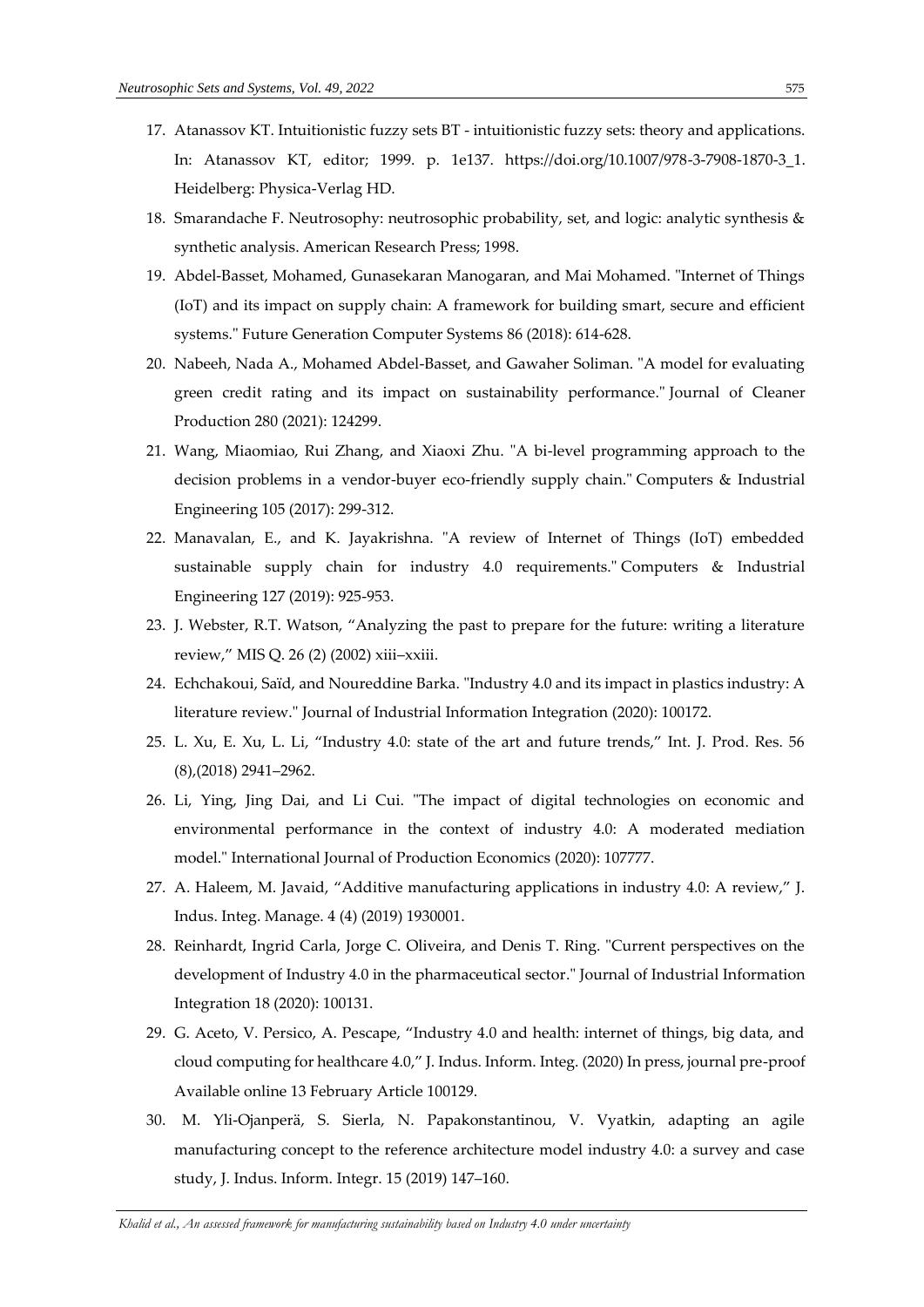- 31. Luthra, Sunil, Anil Kumar, Edmundas Kazimieras Zavadskas, Sachin Kumar Mangla, and Jose Arturo Garza-Reyes. "Industry 4.0 as an enabler of sustainability diffusion in supply chain: an analysis of influential strength of drivers in an emerging economy." International Journal of Production Research 58, no. 5 (2020): 1505-1521.
- 32. Ivanov, Dmitry, Alexandre Dolgui, and Boris Sokolov. "The impact of digital technology and Industry 4.0 on the ripple effect and supply chain risk analytics." International Journal of Production Research 57, no. 3 (2019): 829-846.
- 33. Pacaux-Lemoine, Marie-Pierre, and Damien Trentesaux. "Ethical risks of human-machine symbiosis in industry 4.0: insights from the human-machine cooperation approach." IFAC-PapersOnLine 52.19 (2019): 19-24.
- 34. Lasi, Heiner, Peter Fettke, Hans-Georg Kemper, Thomas Feld, and Michael Hoffmann. "Industry 4.0." Business & information systems engineering 6, no. 4 (2014): 239-242.
- 35. Nara, Elpidio Oscar Benitez, Caroline Gelain, Jorge André Ribas Moraes, Lisianne Brittes Benitez, Jones Luís Schaefer, and Ismael Cristofer Baierle. "Analysis of the sustainability reports from multinationals tobacco companies in southern Brazil." Journal of Cleaner Production 232 (2019): 1093-1102.
- 36. Machado, Carla Gonçalves, Mats Peter Winroth, and Elias Hans Dener Ribeiro da Silva. "Sustainable manufacturing in Industry 4.0: an emerging research agenda." International Journal of Production Research 58, no. 5 (2020): 1462-1484.
- 37. Frank, Alejandro Germán, Lucas Santos Dalenogare, and Néstor Fabián Ayala. "Industry 4.0 technologies: Implementation patterns in manufacturing companies." International Journal of Production Economics 210 (2019): 15-26.
- 38. Cezarino, Luciana Oranges, Lara Bartocci Liboni, Nelson Oliveira Stefanelli, Bruno Garcia Oliveira, and Lucas Conde Stocco. "Diving into emerging economies bottleneck: Industry 4.0 and implications for circular economy." Management Decision (2019).
- 39. Orzes, Guido, Robert Poklemba, and Walter T. Towner. "Implementing industry 4.0 in SMEs: a focus group study on organizational requirements." In Industry 4.0 for SMEs, pp. 251-277. Palgrave Macmillan, Cham, 2020.
- 40. GE Predix platform: the foundation for digital industrial applications. https://www. ge.com/digital/predix-platform-foundation-digital-industrial-applications, (accessed 25 Jan. 2018).
- 41. Bagheri, Behrad, Shanhu Yang, Hung-An Kao, and Jay Lee. "Cyber-physical systems architecture for self-aware machines in industry 4.0 environment." IFAC-PapersOnLine 48, no. 3 (2015): 1622-1627.
- 42. Ivanov, Dmitry, Boris Sokolov, and Marina Ivanova. "Schedule coordination in cyberphysical supply networks Industry 4.0." IFAC-PapersOnLine 49, no. 12 (2016): 839-844.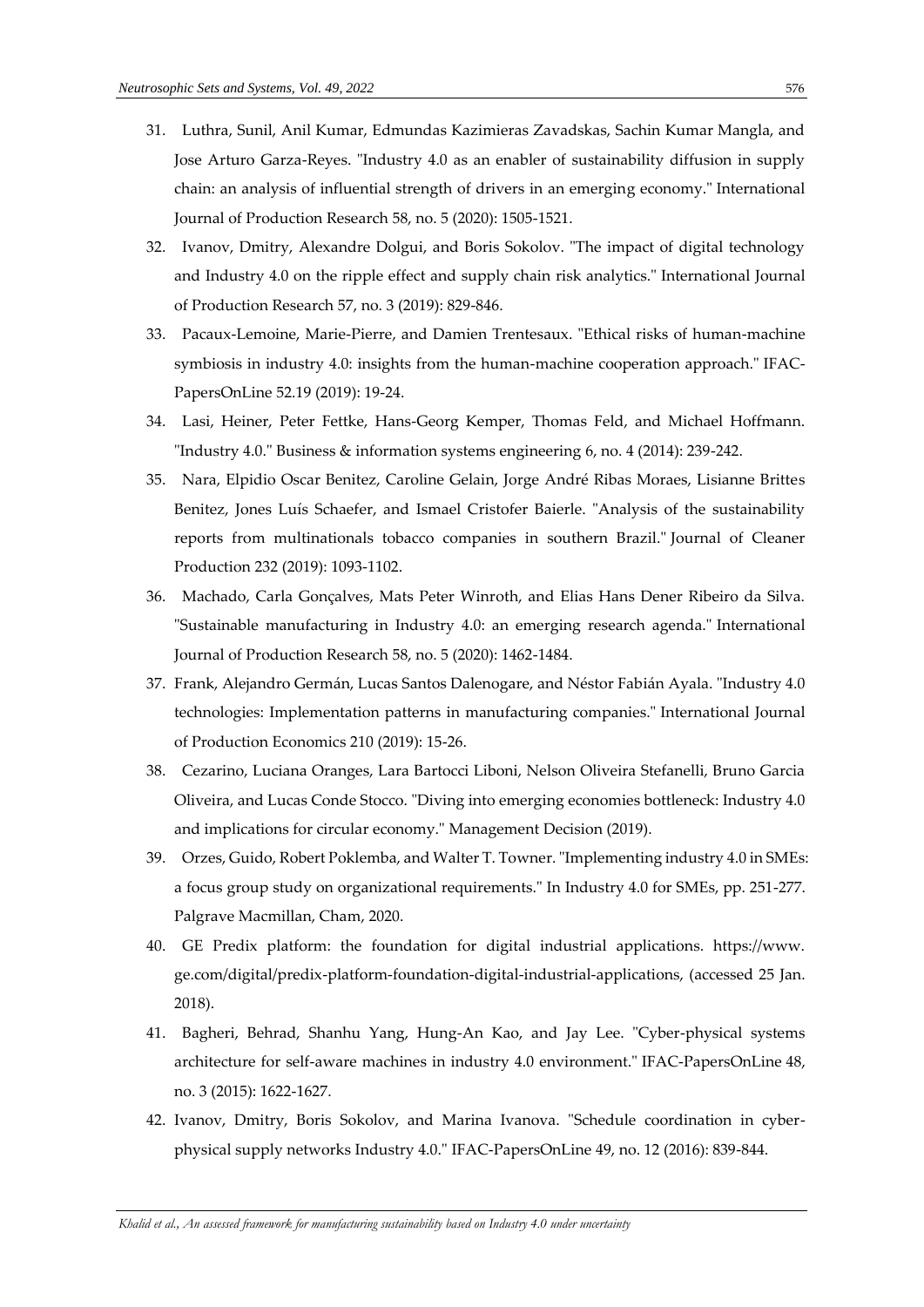- 43. Ivanov, Dmitry, Alexandre Dolgui, Boris Sokolov, Frank Werner, and Marina Ivanova. "A dynamic model and an algorithm for short-term supply chain scheduling in the smart factory industry 4.0." International Journal of Production Research 54, no. 2 (2016): 386-402.
- 44. Rüßmann, Michael, Markus Lorenz, Philipp Gerbert, Manuela Waldner, Jan Justus, Pascal Engel, and Michael Harnisch. "Industry 4.0: The future of productivity and growth in manufacturing industries." Boston Consulting Group 9, no. 1 (2015): 54-89.
- 45. F. Tao, Y. Cheng, L. Da Xu, L. Zhang, B.H. Li, CCIoT-CMfg: cloud computing and internet of things-based cloud manufacturing service system, IEEE Trans. Ind. Informat. 10 (2) (2014) 1435–1442.
- 46. L. Atzori, A. Iera, G. Morabito, The internet of things: a survey, Comput. Netw. 54 (15) (2010) 2787–2805, [https://doi.org/10.1016/j.comnet.2010.05.010.](https://doi.org/10.1016/j.comnet.2010.05.010)
- 47. Bagdadee, Amam Hossain, Li Zhang, and Md Saddam Hossain Remus. "A Brief Review of the IoT-Based Energy Management System in the Smart Industry." In Artificial Intelligence and Evolutionary Computations in Engineering Systems, pp. 443-459. Springer, Singapore, 2020.
- 48. Bal, Hasan Çebi, and Çisil Erkan. "Industry 4.0 and competitiveness." Procedia Computer Science 158 (2019): 625-631.
- 49. Bhatia, Manjot Singh, Suresh Kumar Jakhar, Sachin Kumar Mangla, and Kishore Kumar Gangwani. "Critical factors to environment management in a closed loop supply chain." Journal of Cleaner Production 255 (2020): 120239.
- 50. Dalenogare, Lucas Santos, Guilherme Brittes Benitez, Néstor Fabián Ayala, and Alejandro Germán Frank. "The expected contribution of Industry 4.0 technologies for industrial performance." International Journal of Production Economics 204 (2018): 383-394.
- 51. Ghobakhloo, Morteza. "The future of manufacturing industry: a strategic roadmap toward Industry 4.0." Journal of Manufacturing Technology Management (2018).
- 52. Shayganmehr, Masoud, Anil Kumar, Jose Arturo Garza-Reyes, and Md Abdul Moktadir. "Industry 4.0 enablers for a cleaner production and circular economy within the context of business ethics: a study in a developing country." Journal of Cleaner Production 281 (2020): 125280.
- 53. Agarwal, Sucheta, Vivek Agrawal, and Jitendra Kumar Dixit. "Green manufacturing: A MCDM approach." Materials Today: Proceedings 26 (2020): 2869-2874.
- 54. Luthra, Sunil, Anil Kumar, Edmundas Kazimieras Zavadskas, Sachin Kumar Mangla, and Jose Arturo Garza-Reyes. "Industry 4.0 as an enabler of sustainability diffusion in supply chain: an analysis of influential strength of drivers in an emerging economy." International Journal of Production Research 58, no. 5 (2020): 1505-1521.